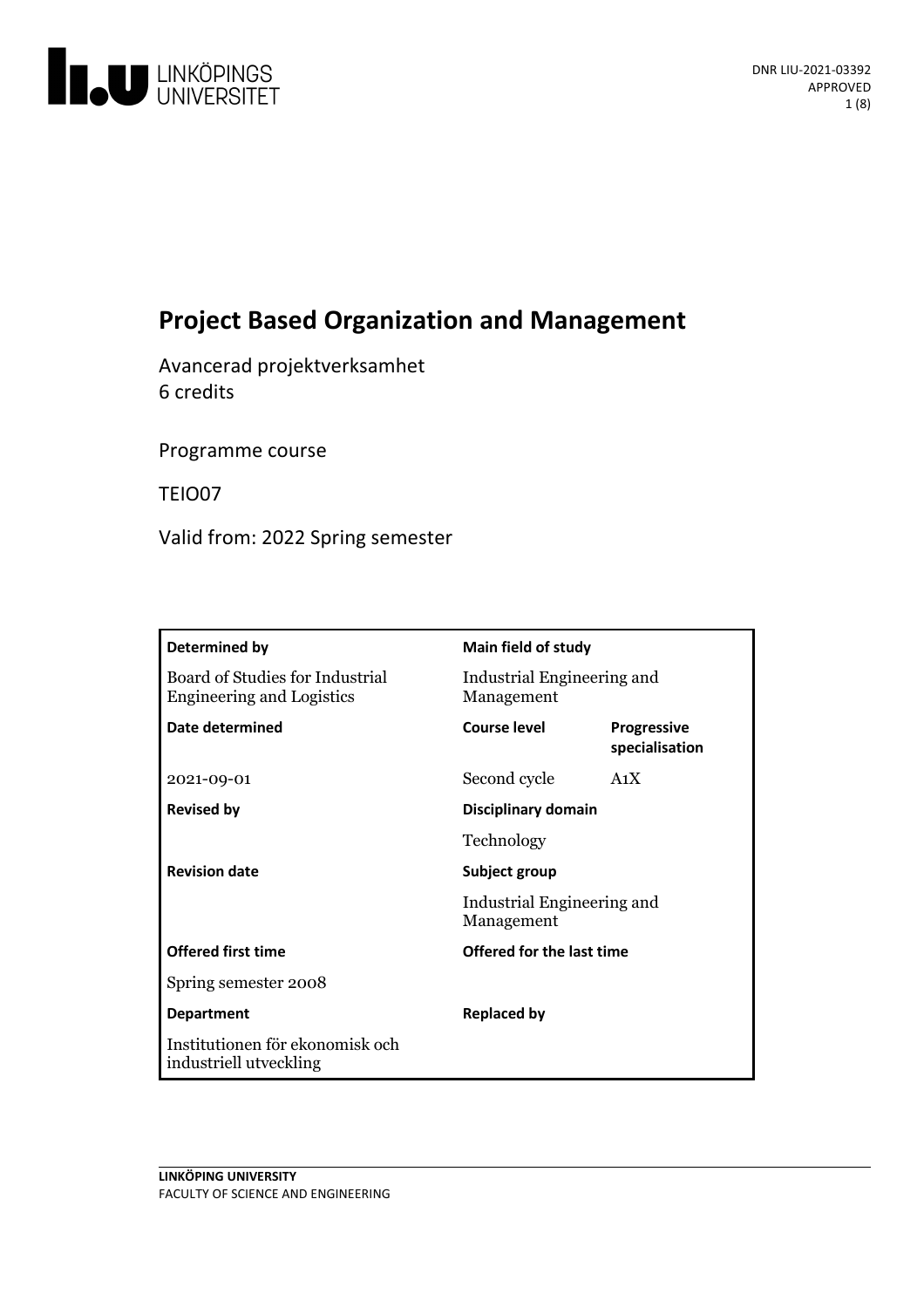## Course offered for

- Master of Science in Design and Product Development
- Master of Science in Industrial Engineering and Management
- Master of Science in Industrial Engineering and Management International
- Master's Programme in Industrial Engineering and Management

## Prerequisites

Project Management/Industrial project management, Industrial Management

## Intended learning outcomes

After the course the student

- Has gained deep knowledge within the area of project management and project organisation
- Is able to identify and explain organisational prerequisites that create possibilities and difficulties for project management
- Is able to utilize models for analyzing project-based organisation and management
- Is able to independently understand and analyze project's role in broader organizational context. Is able to critically evaluate different theories and models for project
- management in project-based companies from empirical observations and experiences.

## Course content

Lectures, case preparations in groups, case seminars

# Teaching and working methods

The course consists of a series of lectures and seminars based on real-life cases of project management and project based organisation in different industrial contexts. Case study analyses and literature studies form the basis for an individual refelction report, which is handed in by the end of the course.

## Examination

| UPG4                                            | Case assignments  | 3 credits | U.G        |  |  |  |
|-------------------------------------------------|-------------------|-----------|------------|--|--|--|
| UPG <sub>5</sub>                                | Reflection report | 3 credits | U, 3, 4, 5 |  |  |  |
| The grading is based on the assessment of UPG5. |                   |           |            |  |  |  |

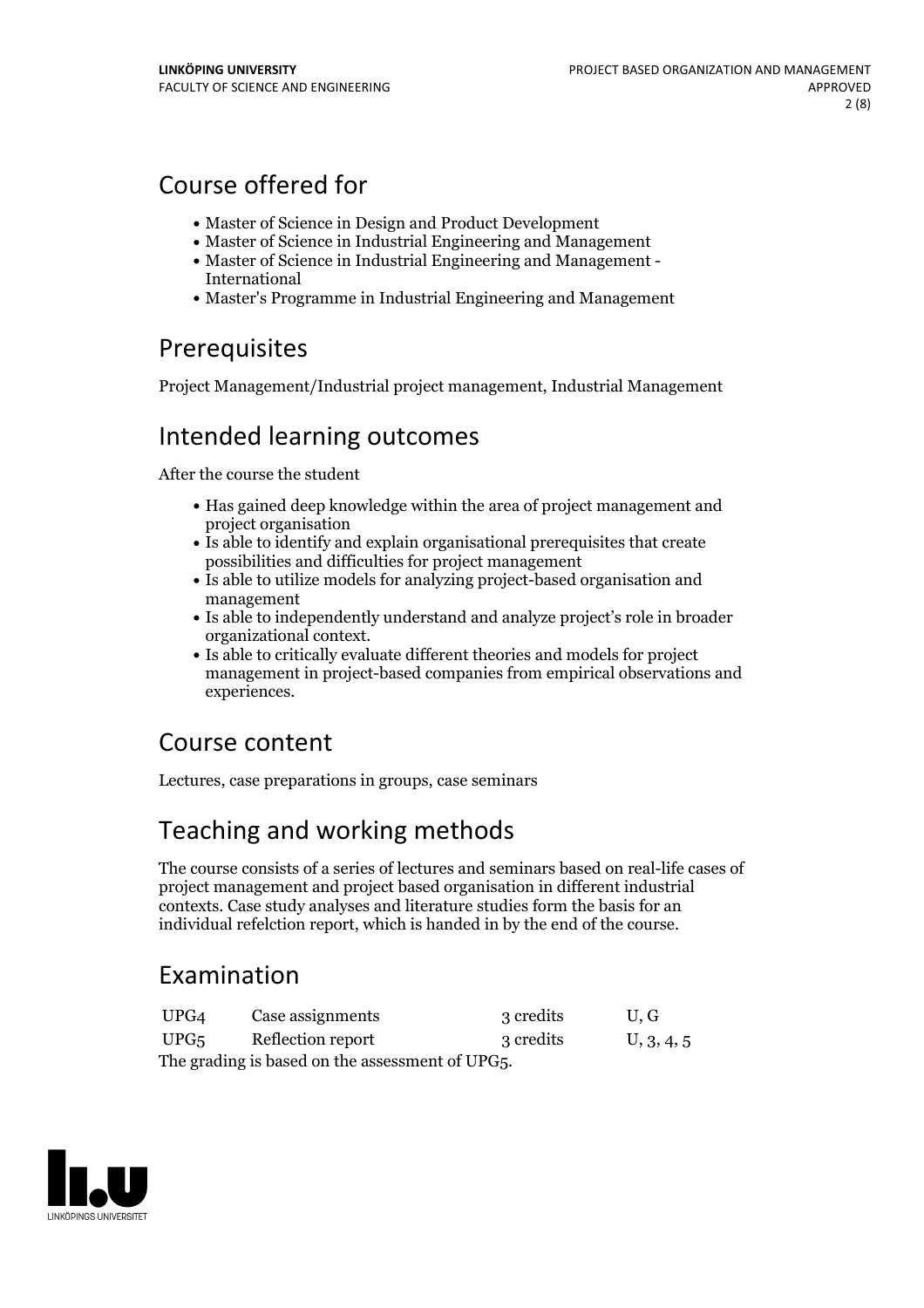## Grades

Four-grade scale, LiU, U, 3, 4, 5

# Other information

### **About teaching and examination language**

The teaching language is presented in the Overview tab for each course. The examination language relates to the teaching language as follows:

- If teaching language is "Swedish", the course as a whole could be given in Swedish, or partly in English. Examination language is Swedish, but parts
- of the examination can be in English. If teaching language is "English", the course as <sup>a</sup> whole is taught in English. Examination language is English. If teaching language is "Swedish/English", the course as <sup>a</sup> whole will be
- taught in English if students without prior knowledge of the Swedish language participate. Examination language is Swedish or English depending on teaching language.

### **Other**

The course is conducted in a manner where both men's and women's experience and knowledge are made visible and developed.

The planning and implementation of a course should correspond to the course syllabus. The course evaluation should therefore be conducted with the course syllabus as a starting point.

If special circumstances prevail, the vice-chancellor may in a special decision specify the preconditions for temporary deviations from this course syllabus, and delegate the right to take such decisions.

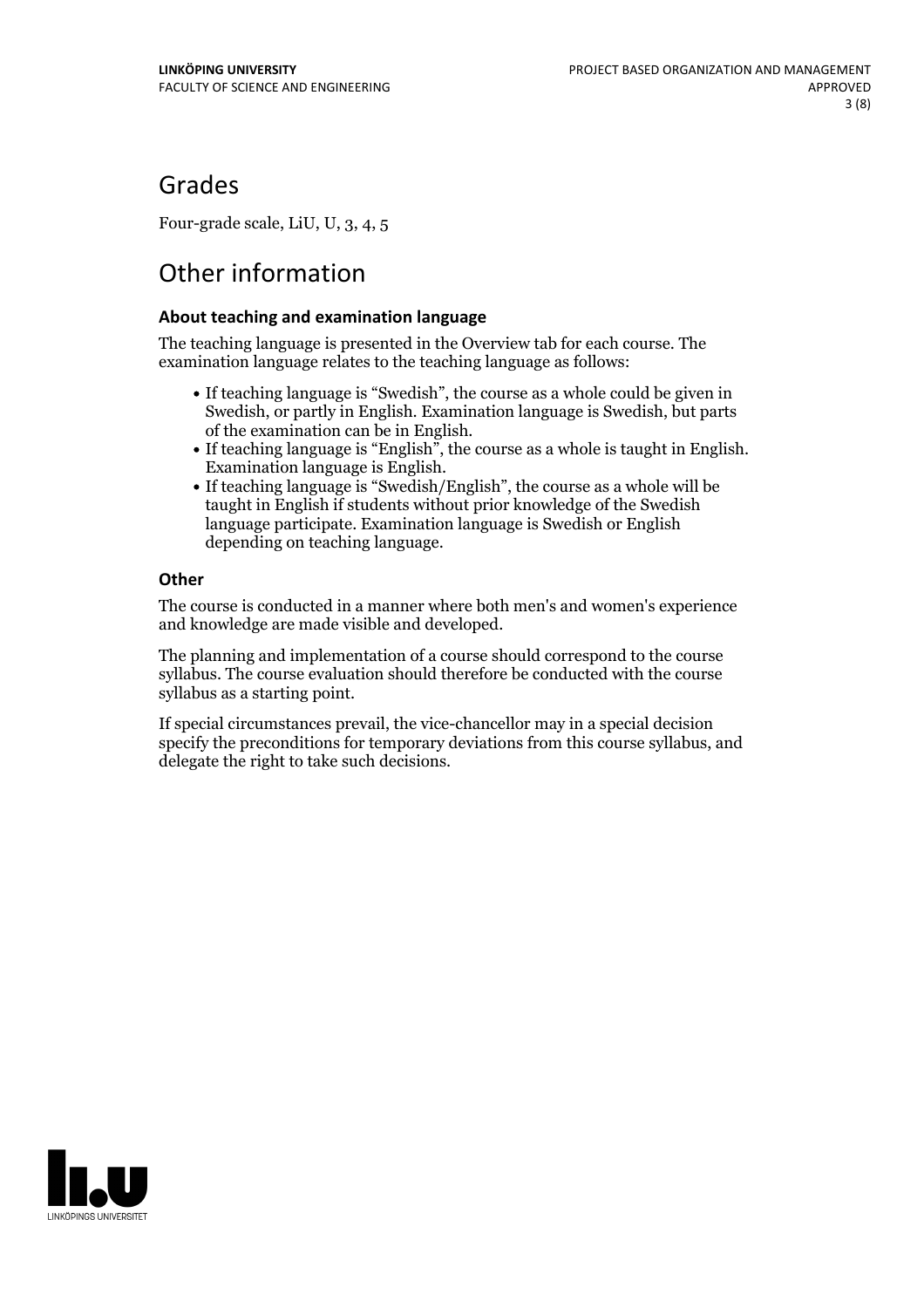## **Common rules**

### Course syllabus

A syllabus must be established for each course. The syllabus specifies the aim and contents of the course, and the prior knowledge that a student must have in order to be able to benefit from the course.

## Timetabling

Courses are timetabled after a decision has been made for this course concerning its assignment to a timetable module.

### Interruption in and deregistration from a course

The LiU decision, Guidelines concerning confirmation of participation in education (Dnr LiU-2020-02256), states that interruptions in study are to be recorded in Ladok. Thus, all students who do not participate in a course for which they have registered must record the interruption, such that the registration on the course can be removed. Deregistration from or interrupting a course is carried out using <sup>a</sup> web-based form: https://www.lith.liu.se/for- [studenter/kurskomplettering?l=en.](https://www.lith.liu.se/for-studenter/kurskomplettering?l=en)

## Cancelled coursesand changes to the course syllabus

Courses with few participants (fewer than 10) may be cancelled or organised in a manner that differs from that stated in the course syllabus. The Dean is to deliberate and decide whether a course is to be cancelled or changed from the course syllabus.

## Guidelines relating to examinations and examiners

For details, see Guidelines for education and examination for first-cycle and second-cycle education at Linköping University, Dnr LiU-2020-04501 [\(http://styrdokument.liu.se/Regelsamling/VisaBeslut/917592\)](http://styrdokument.liu.se/Regelsamling/VisaBeslut/917592).

An examiner must be employed as a teacher at LiU according to the LiU Regulations for Appointments, Dnr LiU-2021-01204 [\(https://styrdokument.liu.se/Regelsamling/VisaBeslut/622784](https://styrdokument.liu.se/Regelsamling/VisaBeslut/622784)). For courses in second-cycle, the following teachers can be appointed as examiner: Professor (including Adjunct and Visiting Professor), Associate Professor (including Adjunct), Senior Lecturer (including Adjunct and Visiting Senior Lecturer), Research Fellow, or Postdoc. For courses in first-cycle, Assistant Lecturer (including Adjunct and Visiting Assistant Lecturer) can also be appointed as examiner in addition to those listed for second-cycle courses. In exceptional cases, a Part-time Lecturer can also be appointed as an examiner at both first- and second cycle, see Delegation of authority for the Board of Faculty of Science and Engineering.

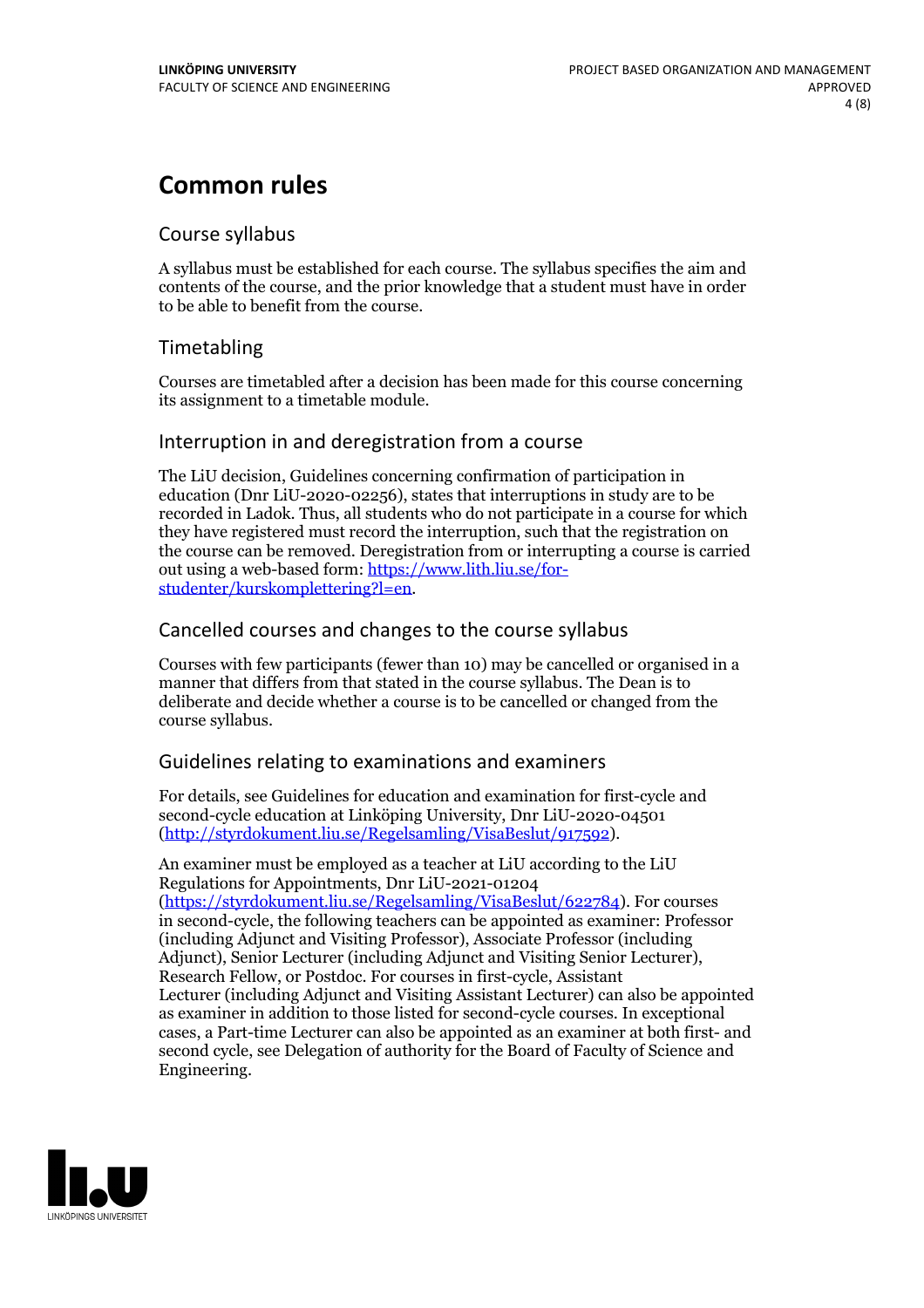## Forms of examination

#### **Principles for examination**

Written and oral examinations and digital and computer-based examinations are held at least three times a year: once immediately after the end of the course, once in August, and once (usually) in one of the re-examination periods. Examinations held at other times are to follow a decision of the faculty programme board.

Principles for examination scheduling for courses that follow the study periods:

- courses given in VT1 are examined for the first time in March, with re-examination in June and August
- courses given in VT2 are examined for the first time in May, with re-examination in August and October
- courses given in HT1 are examined for the first time in October, with re-examination in January and August
- courses given in HT2 are examined for the first time in January, with re-examination in March and in August.

The examination schedule is based on the structure of timetable modules, but there may be deviations from this, mainly in the case of courses that are studied and examined for several programmes and in lower grades (i.e. 1 and 2).

Examinations for courses that the faculty programme board has decided are to be held in alternate years are held three times during the school year in which the course is given according to the principles stated above.

Examinations for courses that are cancelled orrescheduled such that they are not given in one or several years are held three times during the year that immediately follows the course, with examination scheduling that corresponds to the scheduling that was in force before the course was cancelled or rescheduled.

When a course, or a written examination (TEN, DIT, DAT), is given for the last time, the regular examination and two re-examinations will be offered. Thereafter, examinations are phased out by offering three examinations during the following academic year at the same times as the examinations in any substitute course. If there is no substitute course, three examinations will be offered during re- examination periods during the following academic year. Other examination times are decided by the faculty programme board. In all cases above, the examination is also offered one more time during the academic year after the following, unless the faculty programme board decides otherwise. In total, 6 re-examinations are offered, of which 2 are regular re-examinations. In the examination registration system, the examinations given for the penultimate time and the last time are denoted.

If a course is given during several periods of the year (for programmes, or on different occasions for different programmes) the faculty programme board or boards determine together the scheduling and frequency of re-examination occasions.

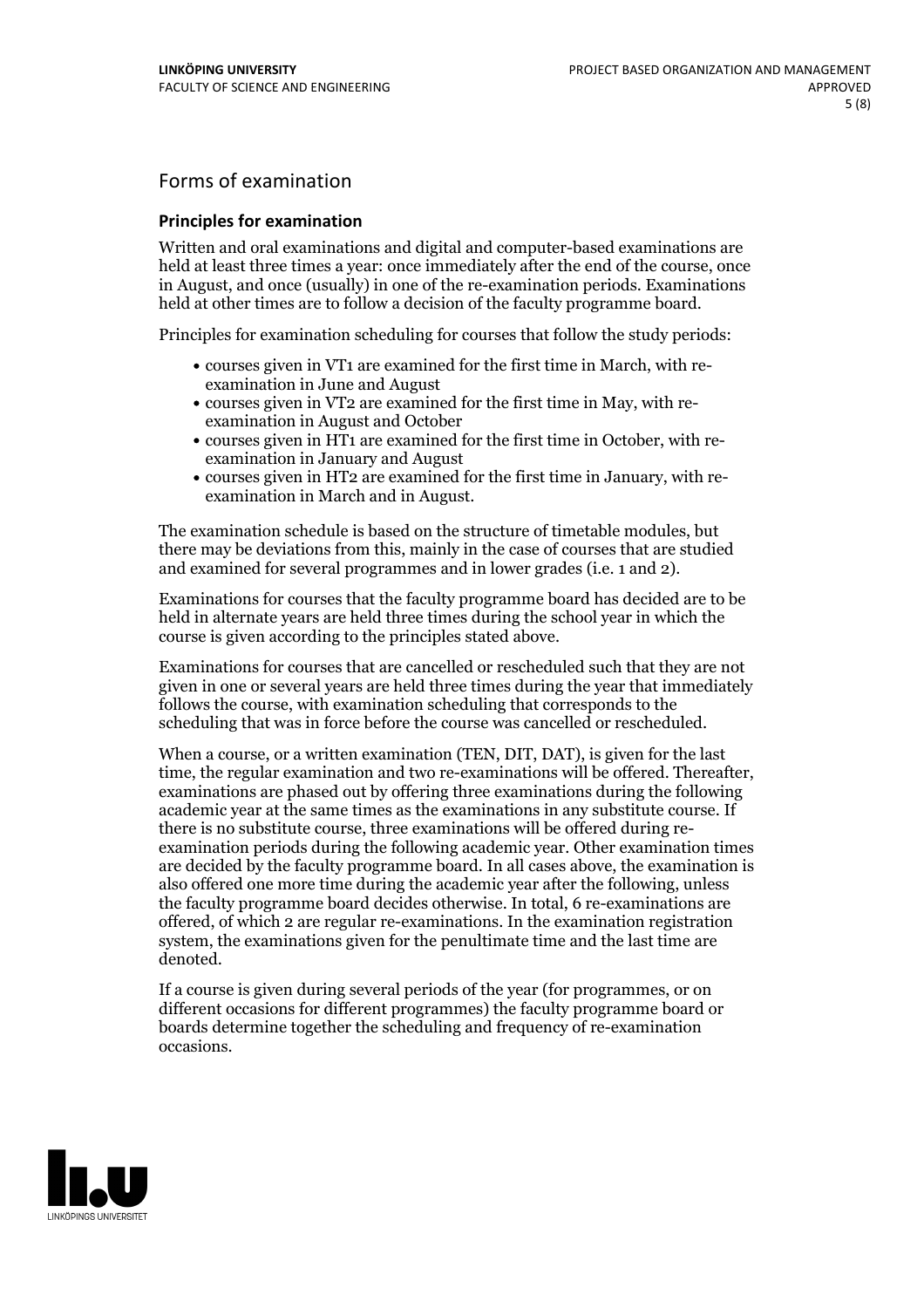### **Retakes of other forms of examination**

Regulations concerning retakes of other forms of examination than written examinations and digital and computer-based examinations are given in the LiU guidelines for examinations and examiners, [http://styrdokument.liu.se/Regelsamling/VisaBeslut/917592.](http://styrdokument.liu.se/Regelsamling/VisaBeslut/917592)

#### **Course closure**

For Decision on Routines for Administration of the Discontinuation of Educational Programs, Freestanding Courses and Courses in Programs, see DNR LiU-2021-04782. After a decision on closure and after the end of the discontinuation period, the students are referred to a replacement course (or similar) according to information in the course syllabus or programme syllabus. If a student has passed some part/parts of a closed program course but not all, and there is an at least partially replacing course, an assessment of crediting can be made. Any crediting of course components is made by the examiner.

#### **Registration for examination**

In order to take an written, digital or computer-based examination, registration in advance is mandatory, see decision in the university's rule book [https://styrdokument.liu.se/Regelsamling/VisaBeslut/622682.](https://styrdokument.liu.se/Regelsamling/VisaBeslut/622682) An unregistered student can thus not be offered a place. The registration is done at the Student Portal or in the LiU-app during the registration period. The registration period opens 30 days before the date of the examination and closes 10 days before the date of the examination. Candidates are informed of the location of the examination by email, four days in advance.

#### **Code of conduct for students during examinations**

Details are given in a decision in the university's rule book: <http://styrdokument.liu.se/Regelsamling/VisaBeslut/622682>.

#### **Retakes for higher grade**

Students at the Institute of Technology at LiU have the right to retake written examinations and digital and computer-based examinations in an attempt to achieve a higher grade. This is valid for all examination components with code "TEN", "DIT" and "DAT". The same right may not be exercised for other examination components, unless otherwise specified in the course syllabus.

A retake is not possible on courses that are included in an issued degree diploma.

#### **Grades**

The grades that are preferably to be used are Fail (U), Pass (3), Pass not without distinction  $(4)$  and Pass with distinction  $(5)$ .

- Grades U, 3, 4, 5 are to be awarded for courses that have written or digital examinations.<br>• Grades Fail (U) and Pass (G) may be awarded for courses with a large
- degree of practical components such as laboratory work, project work and

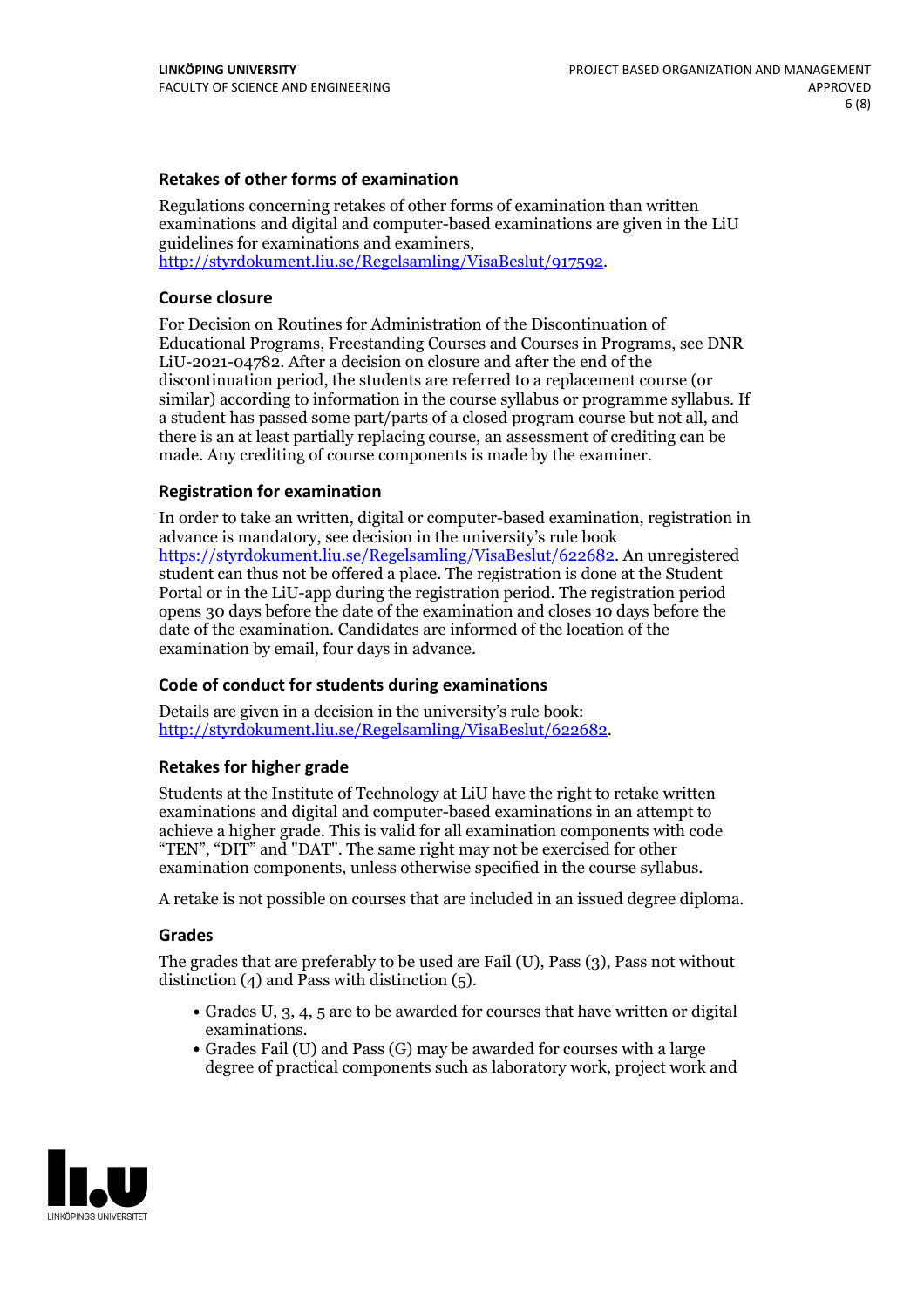group work.<br>• Grades Fail (U) and Pass (G) are to be used for degree projects and other independent work.

#### **Examination components**

The following examination components and associated module codes are used at the Faculty of Science and Engineering:

- Grades U, 3, 4, 5 are to be awarded for written examinations (TEN) and
- digital examinations (DIT).<br>• Examination components for which the grades Fail (U) and Pass (G) may be awarded are laboratory work (LAB), project work (PRA), preparatory written examination (KTR), digital preparatory written examination (DIK), oral examination (MUN), computer-based examination (DAT), home
- assignment (HEM), and assignment (UPG).<br>• Students receive grades either Fail (U) or Pass (G) for other examination components in which the examination criteria are satisfied principally through active attendance such as tutorial group (BAS) or examination item
- (MOM).<br>• Grades Fail (U) and Pass (G) are to be used for the examination components Opposition (OPPO) and Attendance at thesis presentation (AUSK) (i.e. part of the degree project).

In general, the following applies:

- 
- Mandatory course components must be scored and given <sup>a</sup> module code. Examination components that are not scored, cannot be mandatory. Hence, it is voluntary to participate in these examinations, and the voluntariness must be clearly stated. Additionally, if there are any associated conditions to
- the examination component, these must be clearly stated as well.<br>• For courses with more than one examination component with grades U,3,4,5, it shall be clearly stated how the final grade is weighted.

For mandatory components, the following applies (in accordance with the LiU Guidelines for education and examination for first-cycle and second-cycle

[http://styrdokument.liu.se/Regelsamling/VisaBeslut/917592\)](http://styrdokument.liu.se/Regelsamling/VisaBeslut/917592):

If special circumstances prevail, and if it is possible with consideration of the nature of the compulsory component, the examiner may decide to replace the compulsory component with another equivalent component.

For possibilities to alternative forms of examinations, the following applies (in accordance with the LiU Guidelines for education and examination for first-cycle [http://styrdokument.liu.se/Regelsamling/VisaBeslut/917592\)](http://styrdokument.liu.se/Regelsamling/VisaBeslut/917592):

If the LiU coordinator for students with disabilities has granted a student the right to an adapted examination for a written examination in an examination hall, the student has the right to it.